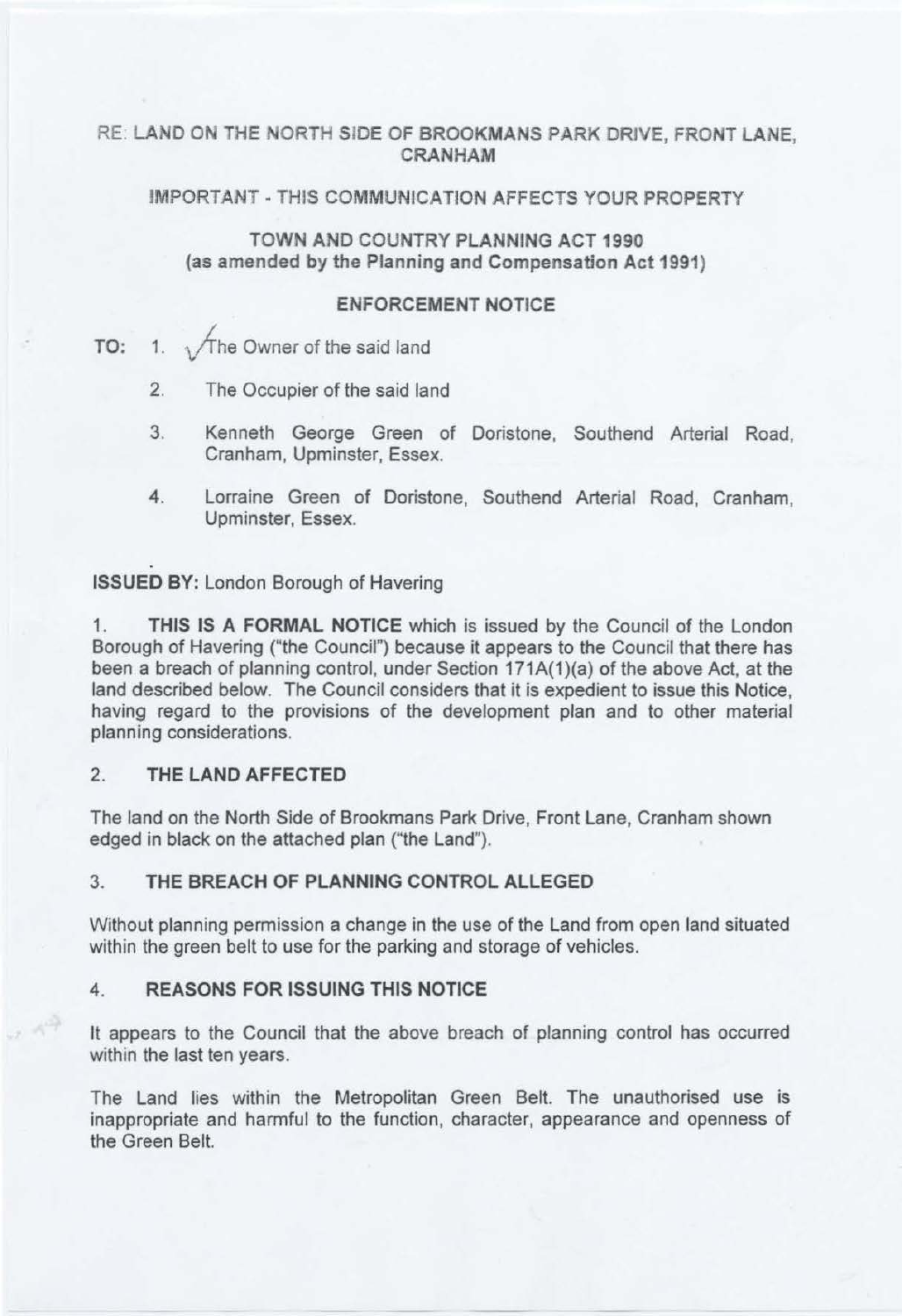The Council do not consider that this harm can be overcome by the use of planning conditions.

The unauthorised use is contrary to Policy DC61 and DC45 of the Local Development Framework (Development Plan Documents) and National Planning Policy PPG2.

### 5. **WHAT YOU ARE REQUIRED TO DO**

(i) Stop using the Land for the parking of vehicles.

Time for compliance: 3 months from the effective date of this notice

(ii} Stop using the Land for the storage of vehicles.

Time for compliance: 3 months from the effective date of this notice

(iii) Remove from the Land all vehicles, all vehicle parts, all machinery, equipment and apparatus associated with the unauthorised use in (i) and (ii} above.

Time for compliance: 3 months from the effective date of this notice

#### 6. **WHEN THIS NOTICE TAKES EFFECT**

This Notice takes effect on 4 February 2009, unless an appeal is made against it beforehand

Dated: 22 December 2008

Dated: 22 December 2008<br>Signed:  $\sqrt{\sqrt{7}}$ 

Authorised Officer

on behalf of London Borough of Havering Town Hall Main Road Romford RM1 380

At 1520hrs Tuesday 23rd December 2008 I attended At 1520hrs Tuesday 23rd December 2008 I attend<br>Doristin, Souttend Artenal Road, Upminister and<br>Posted a copy of the attached notice through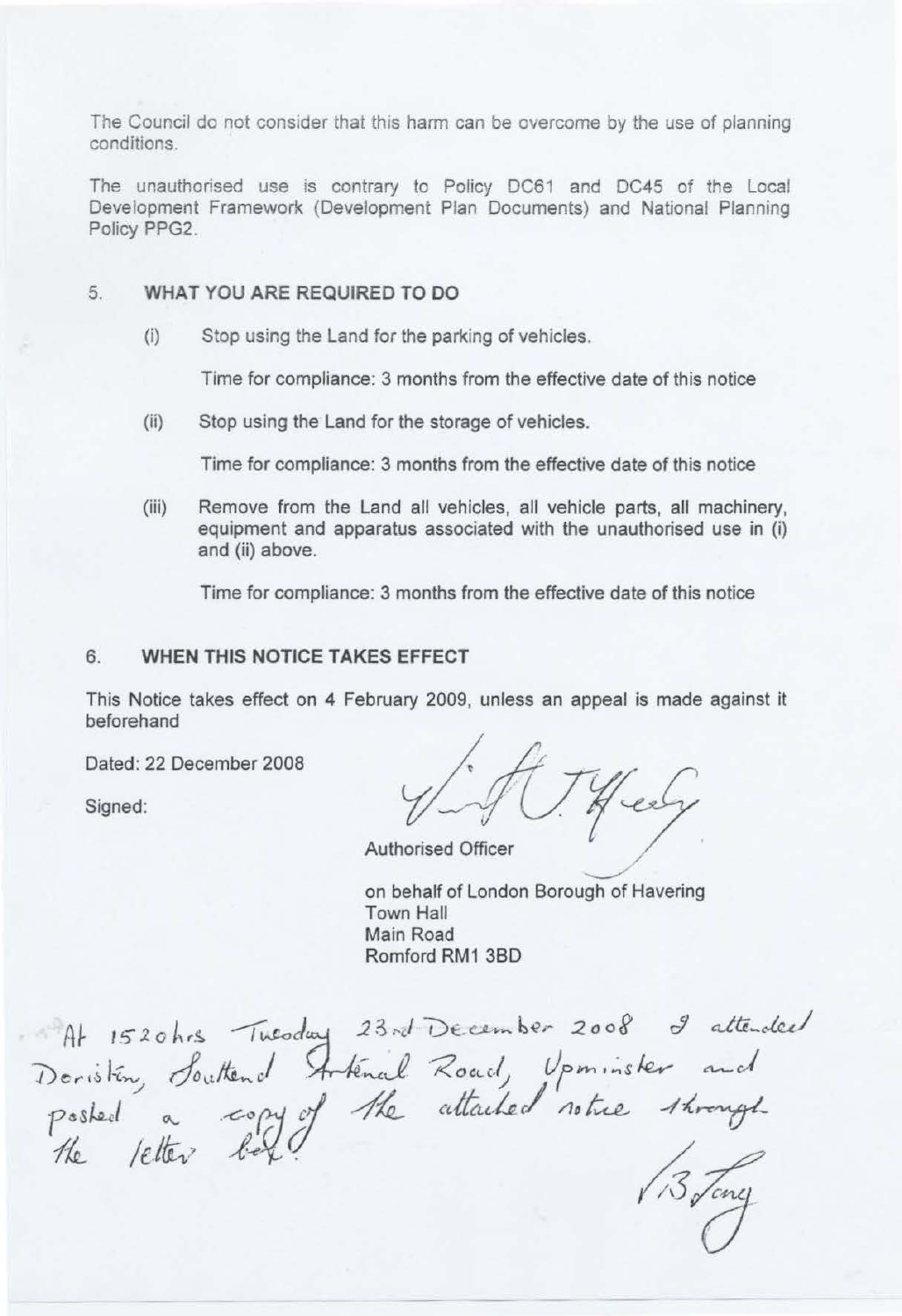| H.M. LAND REGISTRY                 |  | TITLE NUMBER<br>E1280074 |   |                                   |
|------------------------------------|--|--------------------------|---|-----------------------------------|
|                                    |  |                          |   | ORDNANCE SURVEY<br>PLAN REFERENCE |
| GREATER LONDON                     |  | TQ 5788                  | M |                                   |
| Scale: 1/1250 Enlarged from 1/2500 |  | OCrown copyright 197     |   |                                   |

The boundaries shown by dotter! flow have been of from the plans on the come. The national be updated from later waves information





ă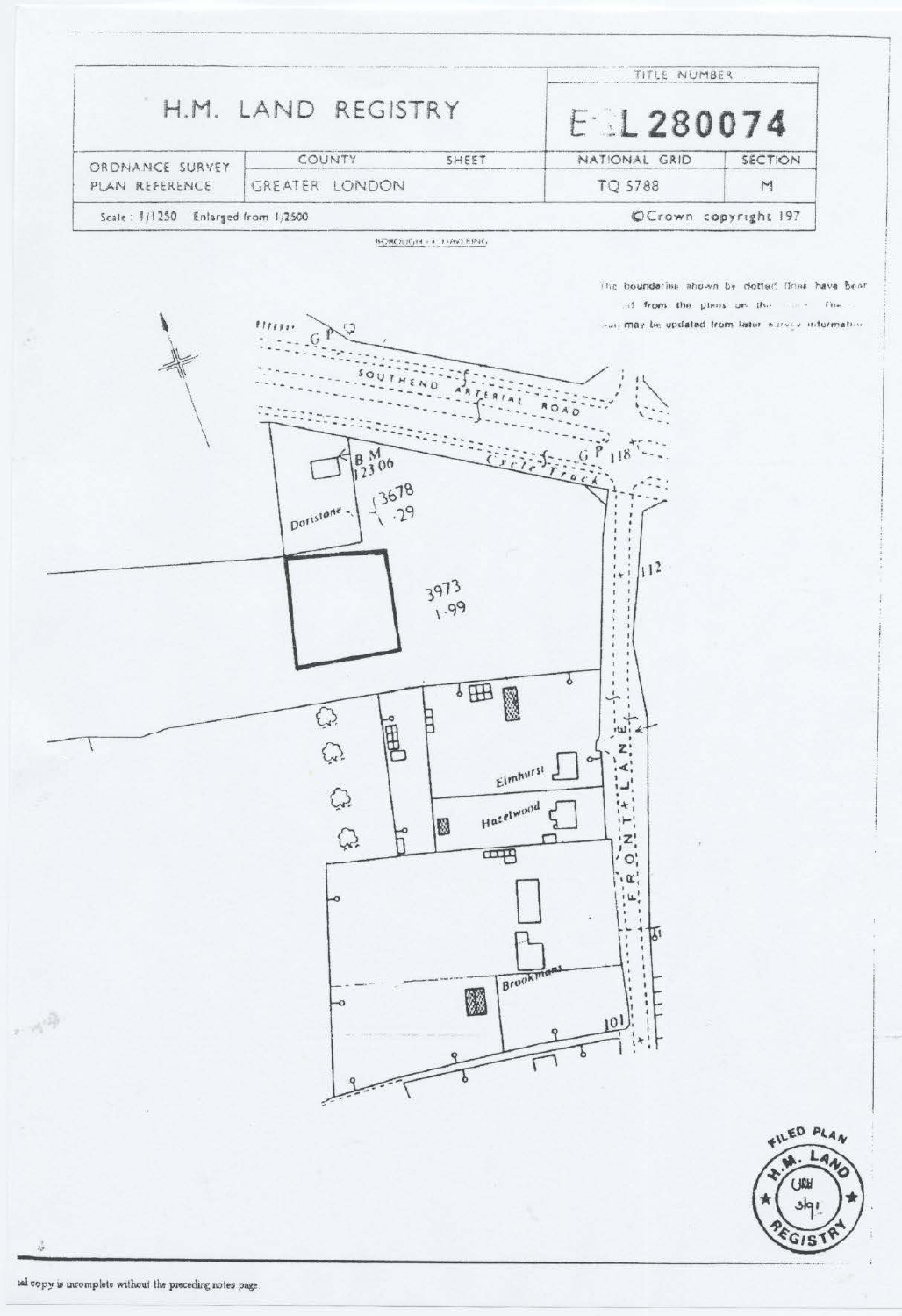## **YOUR RIGHT OF APPEAL**

 $,\wedge^{\tilde{\mathrm{Q}}}$ 

You can appeal against this Notice, but any appeal must be received, or posted in time to be received, by the Secretary of State before 4 February 2009. The enclosed booklet "Enforcement Appeals - A guide to Procedure" sets out your rights. Read it carefully. You may use the enclosed appeal forms. One is for you to send to the Secretary of State if you decide to appeal. The other is for you to keep as a duplicate for your own records. You should also send the Secretary of State the spare copy of this Enforcement Notice which is enclosed.

## **WHAT HAPPENS** IF **YOU DO NOT APPEAL**

If you do not appeal against this Enforcement Notice, it will take effect on 4 February 2009 and you must then ensure that the required steps for complying with it, for which you may be held responsible, are taken within the period specified in the Notice.

**FAILURE TO COMPLY WITH AN ENFORCEMENT NOTICE WHICH HAS TAKEN**  EFFECT CAN RESULT IN PROSECUTION AND/OR REMEDIAL ACTION BY THE COUNCIL.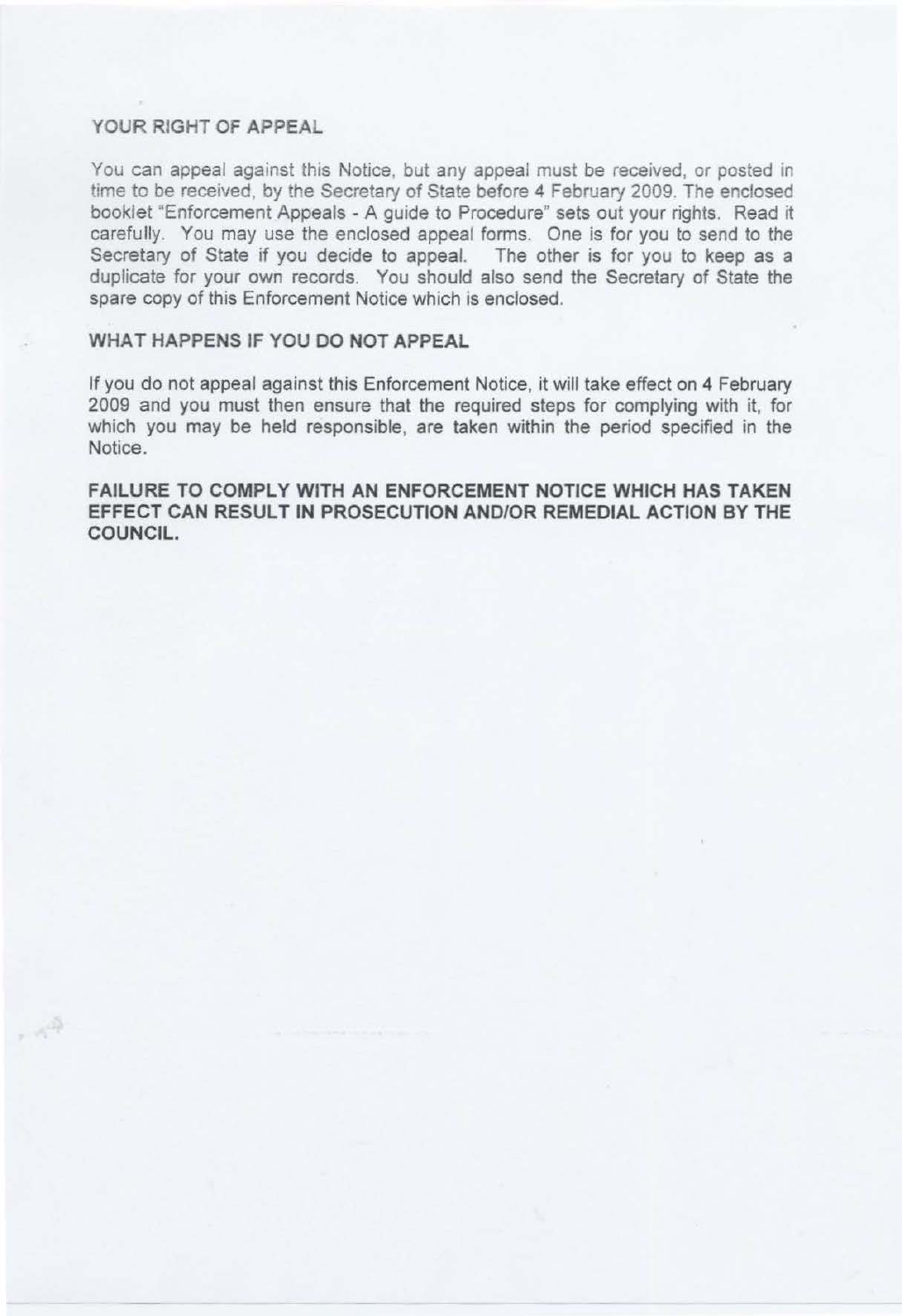### **EXPLANATORY NOTES**

### **STATUTORY PROVJSlONS**

A summary of Sections 171A, 1718 and 172 to 177 of the Town and Country Planning Act 1990 (as amended) is enclosed with this Notice.

## **YOUR RIGHT OF APPEAL**

You can appeal against this Notice, but any appeal must be in writing and received, or posted (with the postage paid and properly addressed) in time to be received in the ordinary course of the post, by the Secretary of State before 4 February 2009. The enclosed booklet "Enforcement Appeals - A guide to Procedure" sets out your rights. Read it carefully. If you appeal you should use the enclosed appeal forms. Two copies are for you to send to the Secretary of State if you decide to appeal. The other is for you to keep as a duplicate for your own records. You should also send the Secretary of State a copy of the Enforcement Notice.

#### **GROUNDS OF APPEAL**

The grounds of appeal are set out in Section 174 of the Town and Country Planning Act 1990 and are also set out on pages 2-5 of the enclosed appeal forms.

#### **PLANNING APPLICATION FEE**

Should wish to appeal on ground (a) - that planning permission should be granted for the unauthorised development - then a fee of  $E$  335.00 is payable both to the Secretary of State and to the Council. If the fees are not paid then that ground of appeal will not be valid.

## **STATEMENT ON GROUNDS OF APPEAL**

You must submit to the Secretary of State, either when giving notice of appeal or within 14 days from the date on which the Secretary of State sends him a notice so requiring him, a statement in writing specifying the grounds on which you are appealing against the enforcement notice and stating briefly the facts on which you propose to rely in support of each of those grounds.

#### **RECIPIENTS OF THE ENFORCEMENT NOTICE**

The names and addresses of all the persons on whom the Enforcement Notice has been served are:

#### **TO:** 1. The Owner of the said land

 $\sim e^{i\frac{\sqrt{3}}{2}}$ 

- 2. The Occupier of the said land
- 3. Kenneth George Green of Doristone, Southend Arterial Road, Cranham, Upminster, Essex.